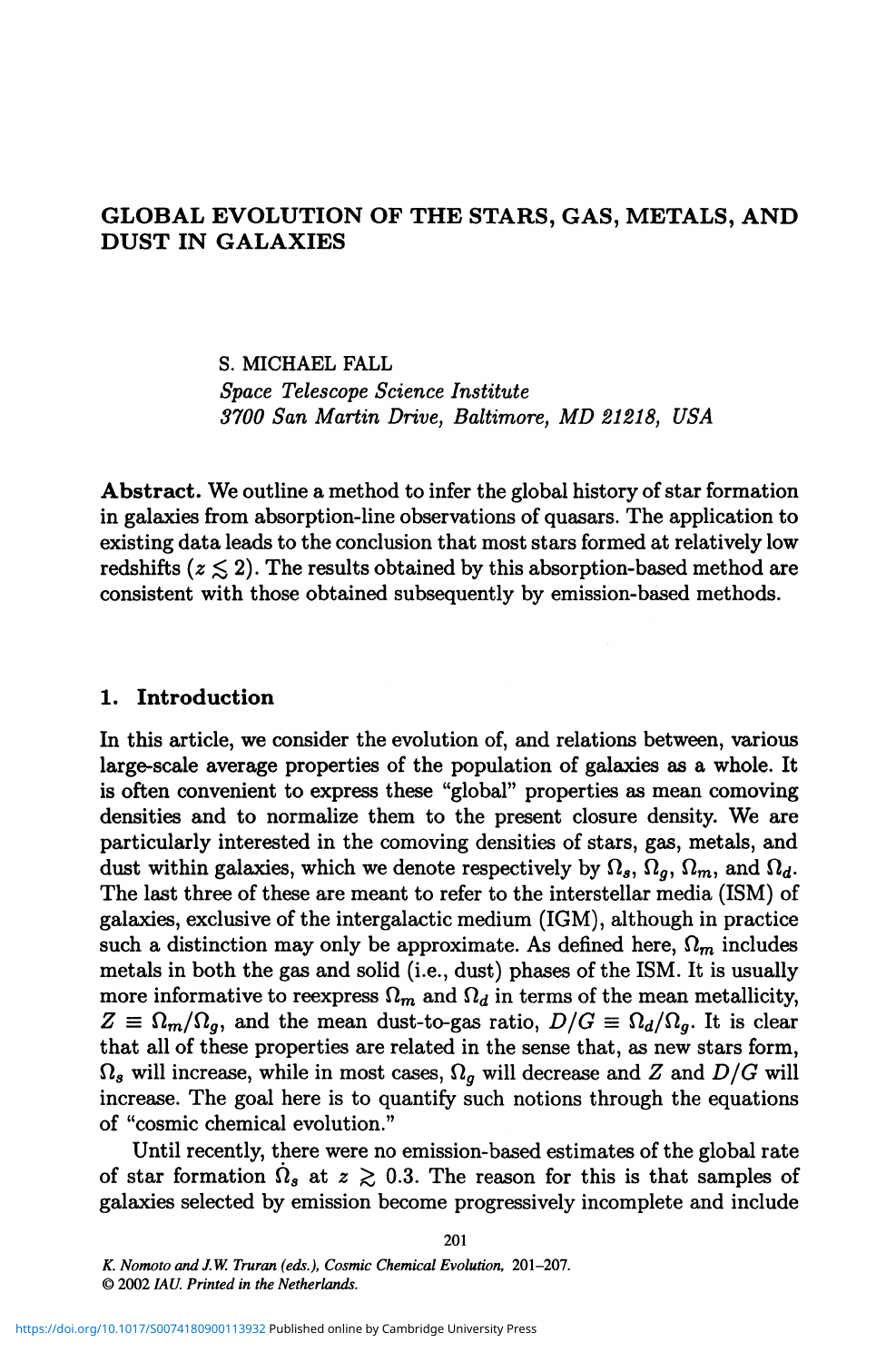only brighter objects at higher redshifts. In contrast, samples of galaxies selected by absorption against background quasars do not suffer from this bias. Such observations are exquisitely sensitive to small column densities of absorbing or scattering particles. In principle at least, they enable us to estimate  $\Omega_q$ ,  $\Omega_m$ , and even  $\Omega_d$  as functions of redshift. From these and the equations of cosmic chemical evolution, we can then infer the global rate of star formation  $\hat{\Omega}_s$ . It is amusing to note that this idealistic program does not require the detection of a single stellar photon! We can also combine our estimates of  $\Omega_s$  with stellar population synthesis models to compute the mean comoving emissivity  $\mathcal{E}_{\nu}$  and the mean intensity of background radiation  $J_{\nu}$ . One might then claim to have predicted the "emission history" of the universe from its "absorption history." This article describes a first attempt by Yichuan Pei, Stephane Charlot, and the author to carry out such a program; a complete account of our work is given elsewhere (Pei & Fall 1995; Fall et al. 1996).

## 2. Damped Lyman-Alpha Galaxies

Before proceeding, it is worth recalling some facts about the statistics of absorption-line systems. Let  $f(N_x, z)$  be the column density distribution of particles of any type *x* that absorb or scatter light. These might, for example, be hydrogen atoms  $(x = HI)$ , metal ions  $(x = m)$ , or dust grains  $(x = d)$ . By definition,  $H_0(1+z)^3|dt/dz|f(N_x, z)dN_x dz$  is the mean number of absorption-line systems with column densities of *x* between  $N_x$  and  $N_x$ +  $dN_x$  and redshifts between *z* and  $z + dz$  along the lines of sight to randomly selected background quasars. These lines of sight are very narrow (less than a light year across) and pierce the absorption-line systems at random angles and impact parameters. One can show that the mean comoving density of *x* is given by

$$
\Omega_x(z) = \frac{8\pi G m_x}{3cH_0} \int_0^\infty dN_x f(N_x, z) N_x,\tag{1}
$$

where  $m_x$  is the mass of a single particle (atom, ion, or grain). Equation (1) plays a central role in this subject. It enables us to estimate the mean comoving densities of many quantities of interest without knowing anything about the structure of the absorption-line systems. In particular, we do not need to know their sizes or shapes, whether they are smooth or clumpy, and so forth. A corollary of equation (1) is that the global metallicity,  $Z \equiv \Omega_m/\Omega_q$ , is given simply by an average over the metallicities of individual absorption-line systems weighted by their gas column densities.

The absorption-line systems of most interest in the present context are the damped  $Ly\alpha$  (DLA) systems. It is widely believed that they trace the ISM of galaxies and protogalaxies and are the principal sites of star forma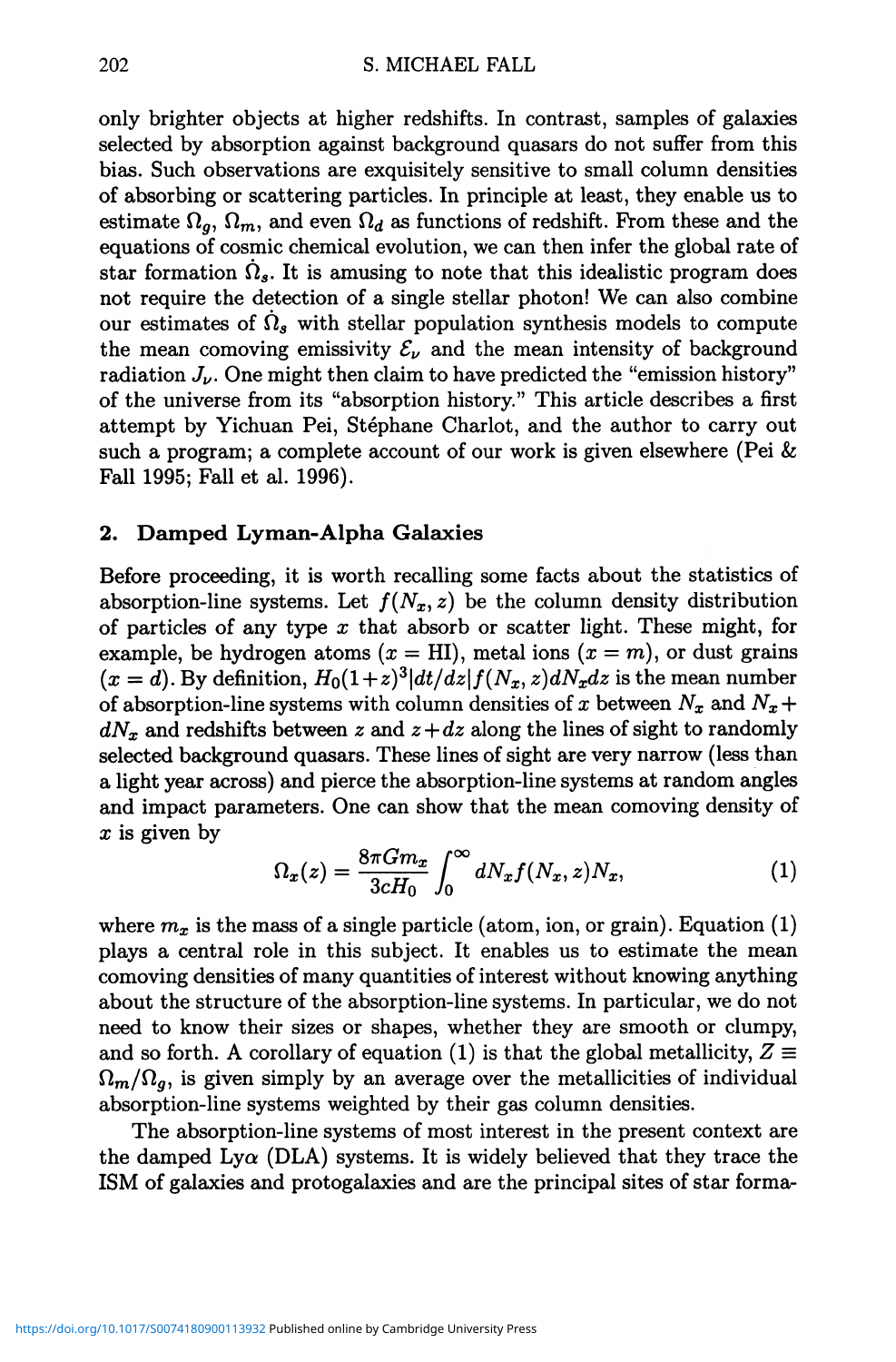tion in the universe. There are excellent reasons to adopt this as a working hypothesis. First, the DLA systems have, by definition,  $N_{\rm HI} \gtrsim 10^{20} \text{ cm}^{-2}$ , and this, at least at low redshifts, coincides roughly with a threshold for the onset of star formation (Kennicutt 1989). Second, the DLA systems contain at least 80% of the HI in the universe and appear to be mostly neutral (Lanzetta et al. 1995). The other absorption-line systems, those with  $N_{\rm HI} \lesssim 10^{20}$  cm<sup>-2</sup>, probably contain more gas in total than the DLA systems, but this must be diffuse and mostly ionized. In the following, we regard non-DLA systems as belonging to the IGM, even though some of them might actually be associated with the outer, tenuous parts of galaxies. This distinction-between the mostly-neutral ISM, where stars form, and the mostly-ionized IGM, where they do not-is clearly valid at the present epoch. Thus, it seems appropriate to refer to the DLA systems as DLA galaxies. The precise nature of these objects-whether they large or small, disk or spheroid—remains to be determined, probably by direct imaging. However, as we have already emphasized, the global properties derived from equation (1) are not affected by this uncertainty.

The sample of known DLA galaxies now includes about 80 objects (Wolfe et al. 1995). They are distributed over a wide range in redshift,  $0 \leq z \leq 4$ , although, as a consequence of selection effects, most of them are confined to the narrower range  $2 \le z \le 3$ . From observations of DLA galaxies in various subsets of this sample and comparisons with present-day galaxies, the following trends have emerged. The mean comoving density of HI decreases by almost an order of magnitude, from  $\Omega_{\rm HI} \approx (1-2) \times 10^{-3} h^{-1}$ at  $z \approx 3$  to  $\Omega_{\text{HI}} \approx 2 \times 10^{-4} h^{-1}$  at  $z = 0$ , with  $h \equiv H_0/(100 \text{ km s}^{-1} \text{ Mpc}^{-1})$ (Lanzetta et al. 1995; Wolfe et al. 1995; Storrie-Lombardi et al. 1996). The mean metallicity increases by about an order of magnitude, from  $Z \approx 0.1 Z_{\odot}$ or slightly less at  $z \approx 2$  to  $Z \approx Z_0$  at  $z = 0$  (Pettini et al. 1994, 1997b; Lu et al. 1996). The mean dust-to-gas ratio increases by a similar factor, while the mean dust-to-metals ratio remains roughly constant at about the present value in the local ISM (Pei et al. 1991; Kulkarni et al. 1997; Pettini et al. 1997a; Welty et al. 1997; Vladilo 1998). The abundances of  $H_2$  and CO generally appear to be lower at  $z \geq 2$  than at  $z = 0$  (Levshakov et al. 1992; Ge & Bechtold 1997). Unfortunately, the estimates of  $\Omega_{\rm HI}$ , *Z*, and  $D/G$  are dominated by relatively few systems—those with the highest values of  $N_{\text{HI}}$ ,  $N_m$ , and  $N_d$ . As a result, they are less certain than is sometimes appreciated.

#### 3. Cosmic Chemical Evolution

The global properties defined above are governed by a set of coupled equations, which are sometimes referred to as the equations of cosmic chemical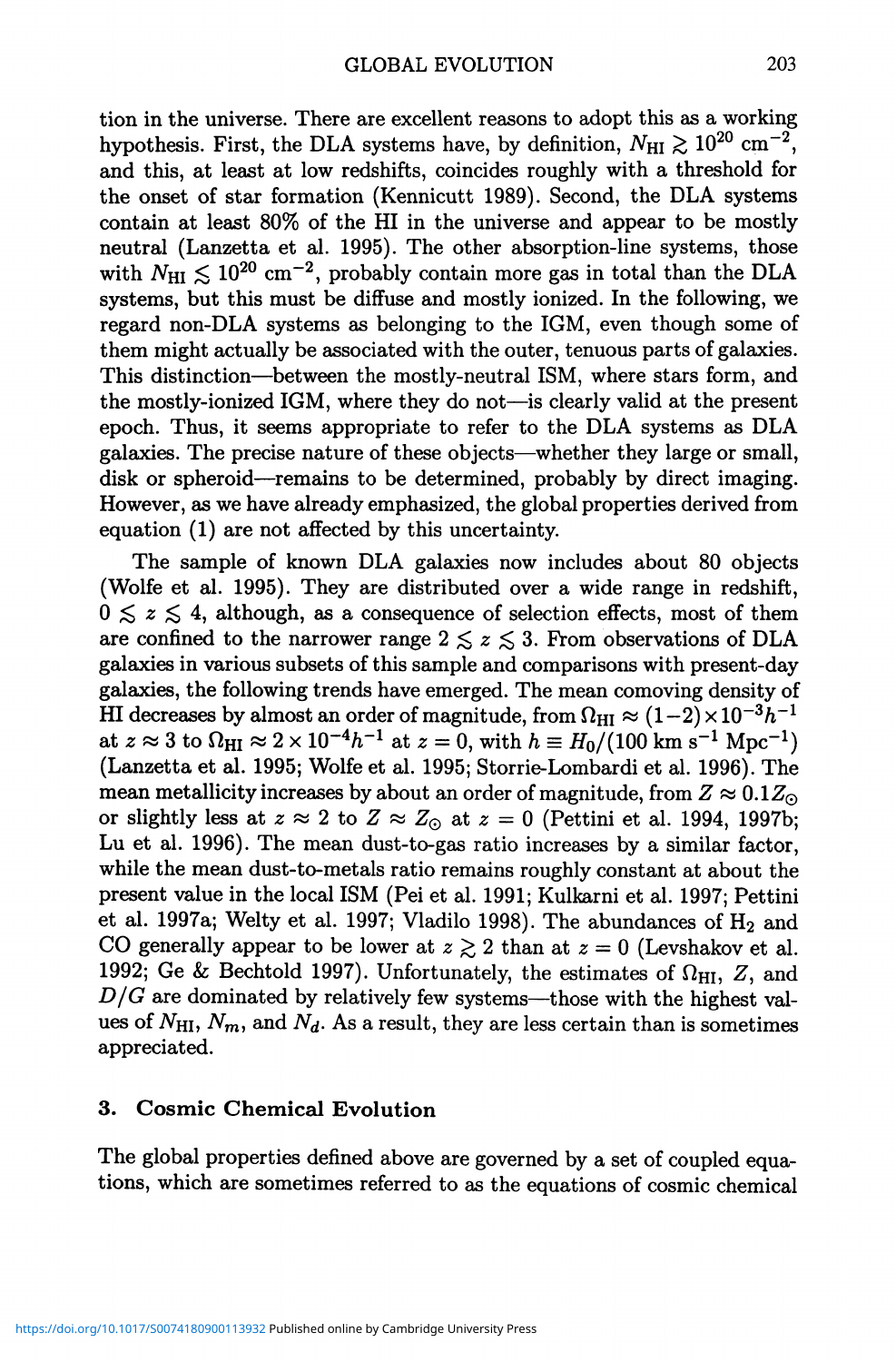evolution. In the approximation of instantaneous recycling (and  $Z \ll 1$ ), they take the form

$$
\frac{d}{dt}(\Omega_g + \Omega_s) = \dot{\Omega}_f,\tag{2}
$$

$$
\frac{d}{dt}(\Omega_g + \Omega_s) = \dot{\Omega}_f,
$$
\n
$$
\frac{d}{dt}(Z\Omega_g) + (Z - y)\frac{d}{dt}\Omega_s = Z_f \dot{\Omega}_f,
$$
\n(3)

where *y* is the IMF-averaged yield. These are the cosmological analogs of the usual equations for the chemical evolution of individual galaxies (Pagel 1997). They are exact in the limit that all galaxies evolve in the same way but otherwise must be regarded *as* approximations. The "source" terms on the right-hand sides of the equations allow for the exchange of material between the ISM of galaxies and the IGM; they represent the inflow or outflow of gas with metallicity  $Z_f$  at a rate  $\dot{\Omega}_f$ . To illustrate a range of possibilities, we consider three types of evolution: a closed-box model  $(\dot{\Omega}_f = 0)$ , a model with inflow of metal-free gas  $(\dot{\Omega}_f = +\nu \dot{\Omega}_s, Z_f = 0)$ , and a model with outflow of metal-enriched gas  $(\dot{\Omega}_f = -\nu \dot{\Omega}_s, Z_f = Z)$ . Our inflow and outflow models are the cosmological analogs of the standard models of chemical evolution in the disk and spheroid components of the Milky Way (Larson 1972; Hartwick 1976). We fix the yield *y* in each model by requiring  $Z = Z_{\odot}$  at  $z = 0$ . Then the only adjustable parameters are the "initial" comoving density of gas in galaxies  $\Omega_{g\infty}$  (in practice, the value of  $\Omega_q$  at  $z \geq 4$ ) and the relative inflow or outflow rate  $\nu$ .

To complete the specification of the models, we make two other approximations, both motivated by the observations summarized in the previous section: (1) We neglect any ionized or molecular gas in the ISM of galaxies and set  $\Omega_q = 1.3 \Omega_{\text{HI}}$  (to account for He). (2) We assume that just over half of the metals in the ISM are depleted onto dust grains and set  $D/G = 0.6Z$ . Our models are designed to reproduce *(as* input) the observed decrease in the mean comoving density of HI between  $z \approx 3$  and  $z = 0$ . The main complication here is that the observed values of  $\Omega_{\rm HI}$  tend to underestimate the true values as a consequence of the obscuration of quasars by dust in foreground galaxies (Fall & Pei 1993). We make a self-consistent correction for this bias in the models by linking the obscuration of quasars to the chemical enrichment of galaxies. It is worth noting that, while this correction has a substantial effect on  $\Omega_{\rm HI}$ , especially at  $z \sim 1$ , it does not entail large numbers of "missing" quasars [only  $\sim$ 20% at  $z = 2$  and  $\sim$ 40% at  $z = 4$ , consistent with observational constraints (Shaver et al. 1996). We neglect another potential bias—that caused by gravitational lensing because it appears not to be important in the existing samples of DLA galaxies (Le Brun et al. 1997; Perna et al. 1997; Smette et al. 1997). Our models reproduce *(as* output) the observed increase in the mean metallicity between  $z \approx 2$  and  $z = 0$  without any fine tuning of the parameters  $\Omega_{q\infty}$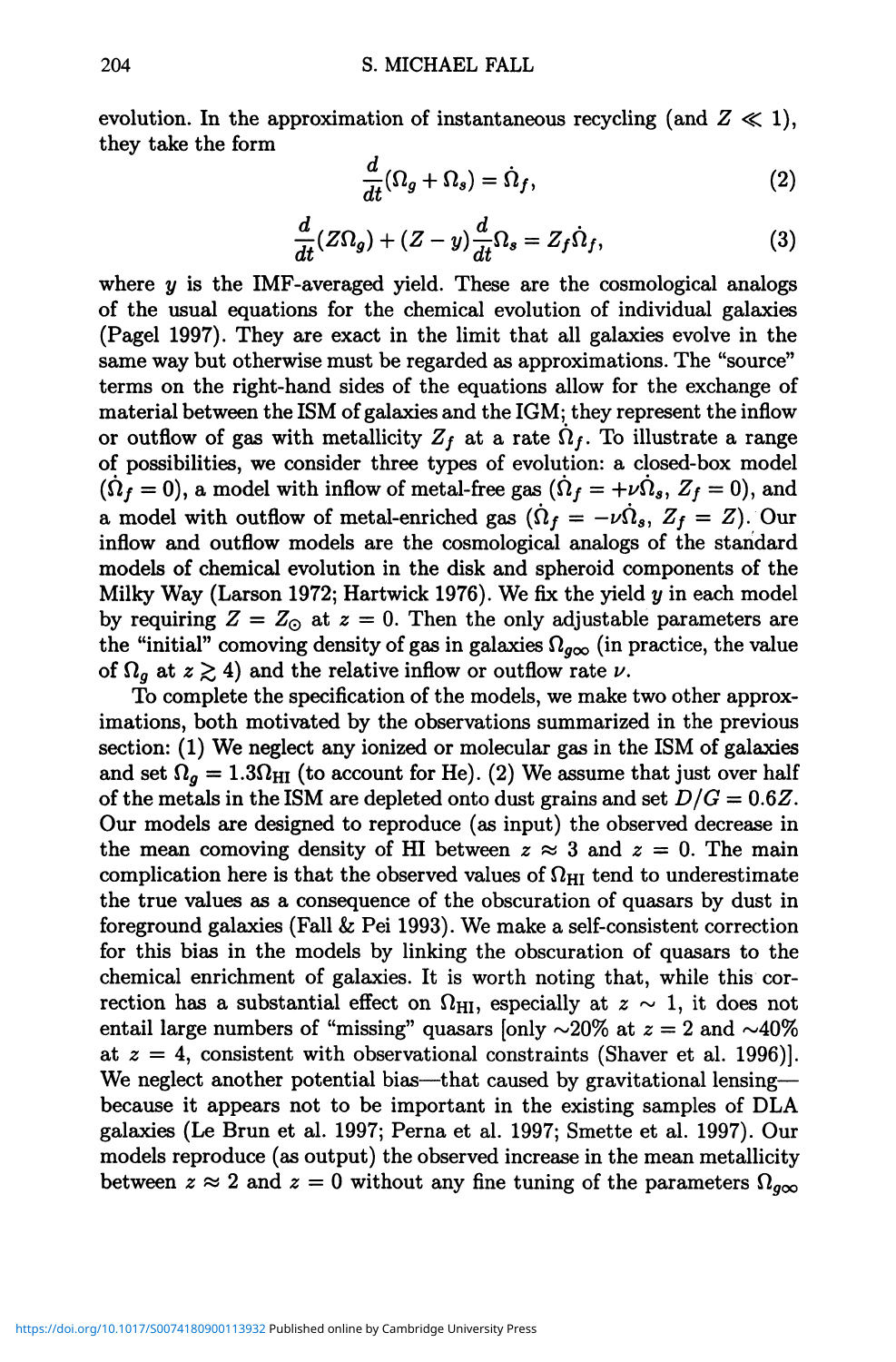

*Figure 1.* Comoving rate of metal production  $\rho_z$  as a function of redshift z (for  $h = 0.5$ ,  $q_0 = 0.5$ , and  $\Lambda = 0$ ). The upper curve represents the inflow model and the lower curve represents the closed-box and outflow models, with  $\Omega_{g\infty} = 4 \times 10^{-3} h^{-1}$  and  $\nu = 0.5$  [the standard parameters of Pei & Fall (1995)]. The data points represent global H $\alpha$  and UV emissivities (Gallego et al. 1995; Lilly et al. 1996; Madau et al. 1996, 1998; Connolly et al. 1997).

and  $\nu$ . The reason for this is that most of the star formation and hence most of the metal production occur at  $z \lesssim 2$ .

Figure 1 shows the evolution of the comoving rate of metal production in our models, given by  $\rho_z = y(3H_0^2/8\pi G)\dot{\Omega}_s$ . The predicted rates have maxima at  $1 \leq z \leq 2$  and decline rapidly at lower redshifts (Pei & Fall 1995). Figure 1 also shows emission-based estimates of  $\dot{\rho}_z$  from several recent surveys, including the Canada-France Redshift Survey and the Hubble Deep Field (Gallego et al. 1995; Lilly et al. 1996; Madau et al. 1996, 1998; Connolly et al. 1997). These were derived from rest-frame H $\alpha$  and UV emissivities and the approximate proportionality between UV emission and metal production in stellar populations. The main systematic uncertainties in  $\rho_z$  stem from corrections for incompleteness at low luminosities (which have been included) and corrections for absorption by dust (which have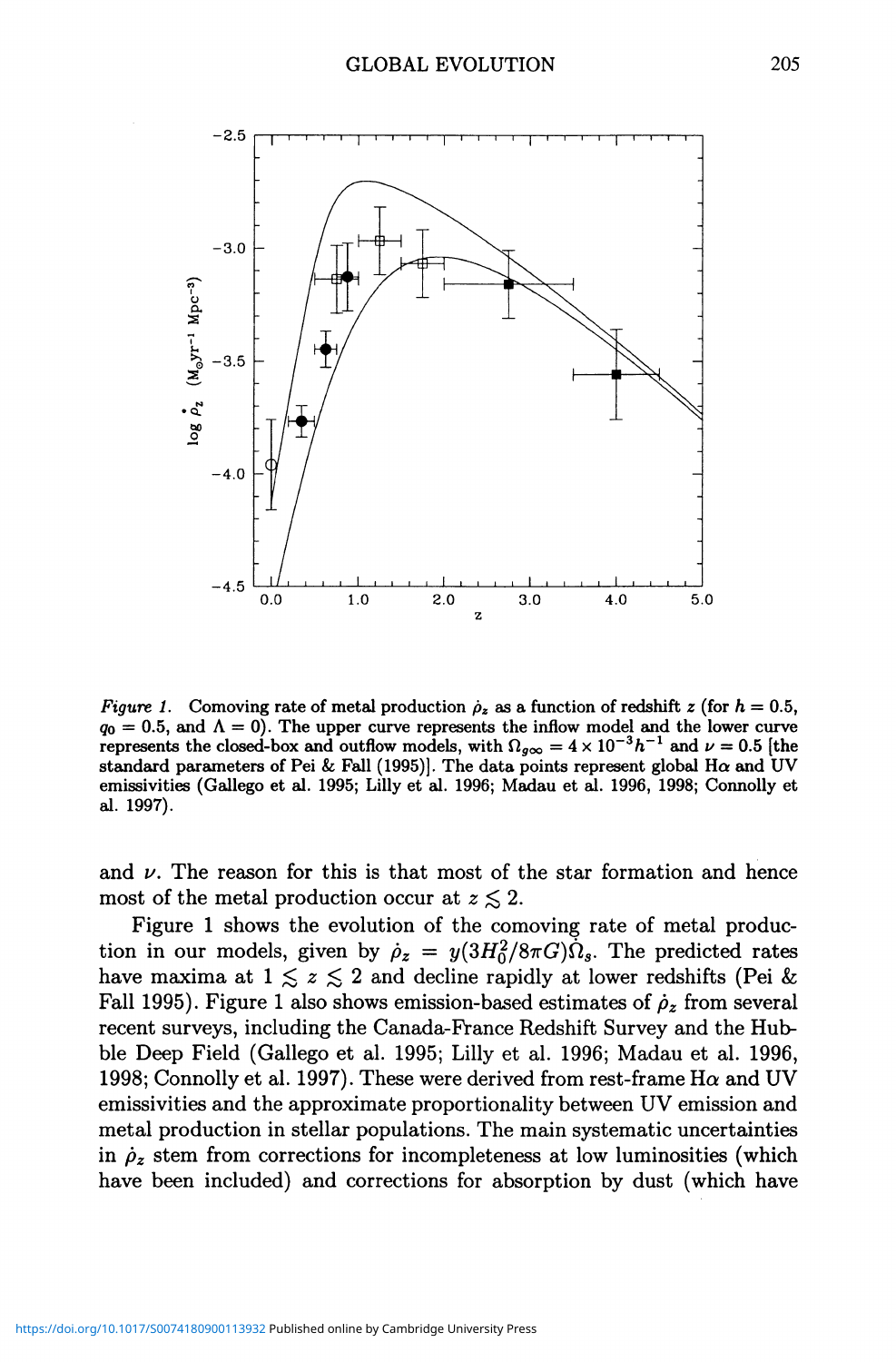not been included); as a result, the true uncertainties are probably larger than indicated by the error bars in Figure 1. Evidently, the predicted and observed rates are in broad qualitative, and even some quantitative, agreement (within factors of about two). This is remarkable because our models were constructed only with absorption-line observations in mind, before the emission-based estimates of  $\rho_z$  were available. We have also combined our chemical evolution models with stellar population synthesis models to compute directly the mean comoving emissivity  $\mathcal{E}_{\nu}$  and, by an integration over redshift, the corresponding mean intensity of background radiation  $J_{\nu}$  (Fall et al. 1996). These calculations include a self-consistent treatment of the absorption and reradiation of starlight by dust. The predicted far-IR/sub-mm background is consistent with recent results from the DIRBE and FIRAS experiments on *COBE* (Hauser 1996; Puget et al. 1996).

## References

- Connolly, A.J., Szalay, A.S., Dickinson, M., SubbaRao, M.U., & Brunner, R.J. 1997, ApJ, 486, L11
- Fall, S.M., Charlot, S., & Pei, Y.C. 1996, ApJ, 464, L43
- Fall, S.M., & Pei, Y.C. 1993, ApJ, 402, 479
- Gallego, J., Zamorano, J., Aragón-Salamanca, A., & Rego, M. 1995, ApJ, 455, L1
- Ge, J., & Bechtold, J. 1997, ApJ, 477, L73
- Hartwick, F.D.A. 1976, ApJ, 209, 418
- Hauser, M.G. 1996, in Unveiling the Cosmic Infrared Background, ed. E. Dwek (Woodbury: Am. Inst. Phys.), 11
- Kennicutt, R.C. 1989, ApJ, 344, 685
- Kulkarni, V.P., Fall, S.M., & Truran, J.W. 1997, ApJ, 484, L7
- Lanzetta, K.M., Wolfe, A.M., & Turnshek, D.A. 1995, ApJ, 440, 435
- Larson, R.B. 1972, Nature Phys. Sci., 236, 7
- Le Brun, V., Bergeron, J., Boisse, P., & Deharveng, J.M. 1997, A&A, 321, 733
- Levshakov, S.A., Chaffee, F.H., Foltz, C.B., & Black, J.H. 1992, A&A, 262, 385
- Lilly, S.J., Le Fevre, 0., Hammer, F., & Crampton, D. 1996, ApJ, 460, L1
- Lu, L., Sargent, W.L.W., Barlow, T.A., Churchill, C.W., & Vogt, S.S. 1996, ApJS, 107, 475
- Madan, P., Ferguson, H.C., Dickinson, M.E., Giavalisco, M., Steidel, C.C., & Fruchter, A. 1996, MNRAS, 283, 1388
- Madau, P., Pozzetti, L., & Dickinson, M. 1998, ApJ, in press (astro-ph/9708220)
- Pagel, B.E.J. 1997, Nucleosynthesis and Chemical Evolution of Galaxies (Cambridge: Cambridge University Press)
- Pei, Y.C., & Fall, S.M. 1995, ApJ, 454, 69
- Pei, Y.C., Fall, S.M., & Bechtold, J. 1991, ApJ, 378,6
- Perna, R., Loeb, A., & Bartelmann, M. 1997, ApJ, 488, 550
- Pettini, M., King, D.L., Smith, L.J., & Hunstead, R.W. 1997a, ApJ, 478, 536
- Pettini, M., Smith, L.J., Hunstead, R.W., & King, D.L. 1994, ApJ, 426, 79
- Pettini, M., Smith, L.J., King, D.L., & Hunstead, R.W. 1997b, ApJ, 486, 665
- Puget, J.-L., Abergel, A., Bernard, J.-P., Boulanger, F., Burton, W.B., Désert, F.-X., & Hartmann, D. 1996, A&A, 308, L5
- Shaver, P.A., Wall, J.V., Kellerman, K.L, Jackson, C.A., & Hawkins, M.R.S. 1996, Nature, 384, 439
- Smette, A., Claeskens, J.-F., & Surdej, J. 1997, New Astronomy, 2, 53